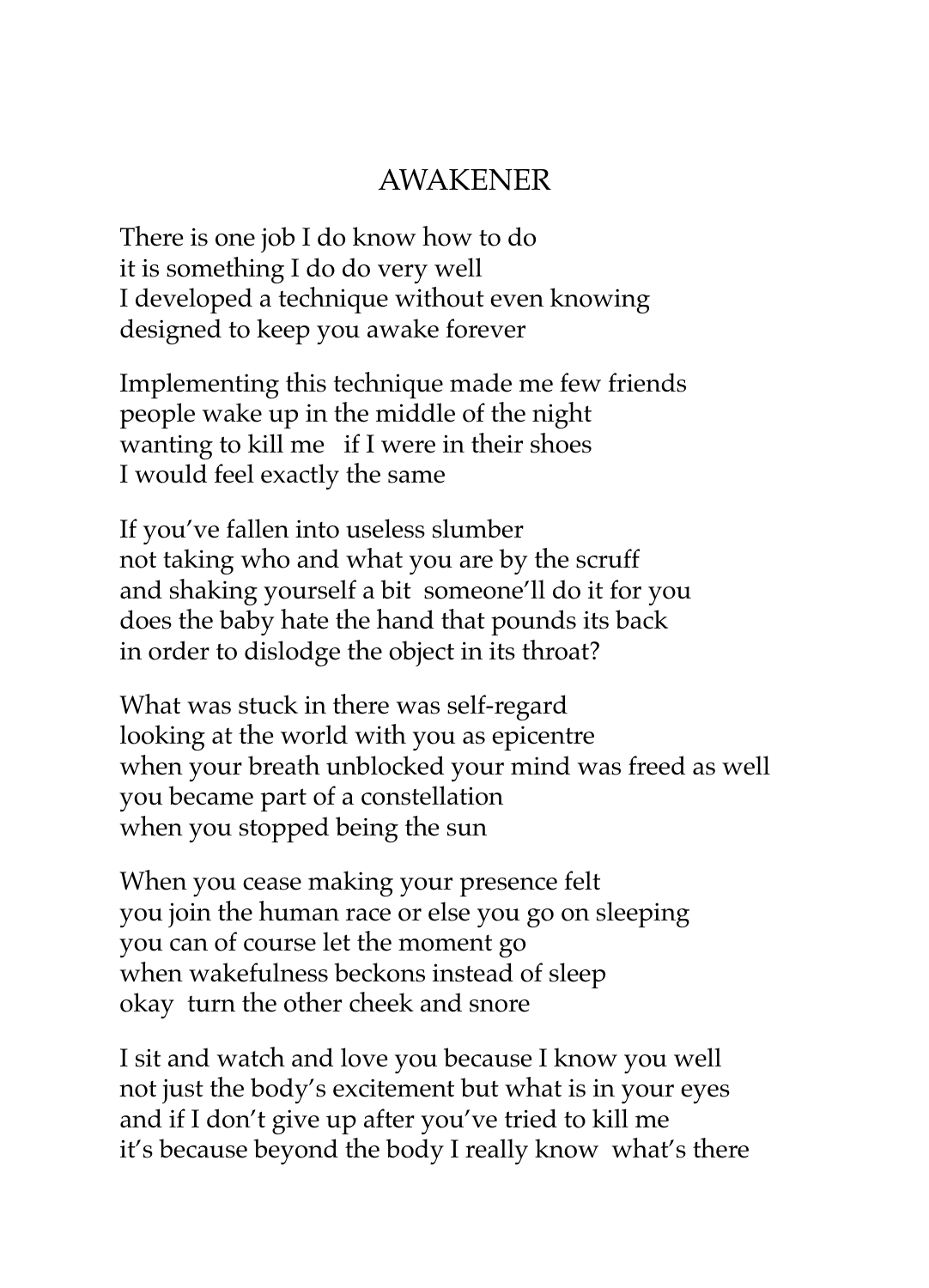You have loved before and you will love again you are loved in this moment although you have forgotten the body's effervescence is not just what you seek the real love includes it but there's also more

The real love begins with consent to be concerned with the love of other over and beyond yourself if you can love another more than you loved even me I will gracefully withdraw but until that time comes

You will find me in your every waking dream torturing you with memory of what was what still might be sleep will not give you oblivion you know too much for that I'll keep you awake and watchful to the end of eternity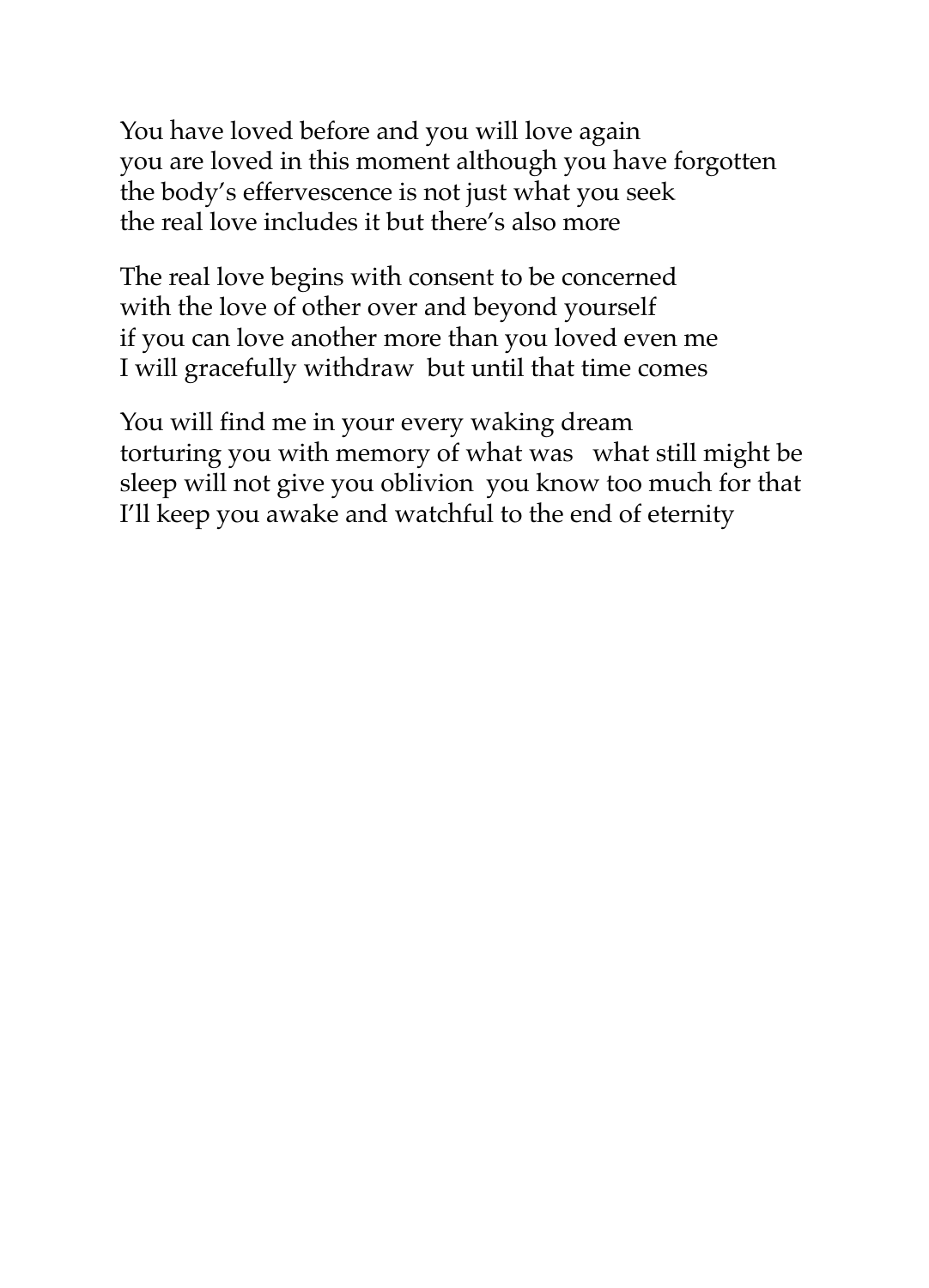## CHOIR PRACTICE AT ST. LUKES

The church is white and simple inside do I remember it this way or not or has it never changed memory plays tricks

Here the document exists I was baptized in this church on May 3,1950 on June 1 less than a month later I emigrated to France with my parents I was just under ten years old

What is it that makes a child of ten insist on his own baptism my parents always said I forced it on them my father always said it was because I wanted to be an altarboy and swing the incense

Was it really about being a sort of actor or was it about something else maybe it was the only pretext my parents could understand at this point I have to admit that I don't really know I have forgotten almost everything from that time

But if a child forces non-observant parents to baptize him is it really just to enable him to put on a show or is there something else in play

What sounds like a herd of elephants assembles in the choirloft interrupting my reflection Bloody assholes I think why can't they go to the bar next door if they want to laugh and shout then a moment of silence and a song suddenly rises as if written in the hand of God Himself

My subliminal inheritance of Anglican hymn literature is now kicked into life and soars above us all true beauty is not the whole story but it brings us near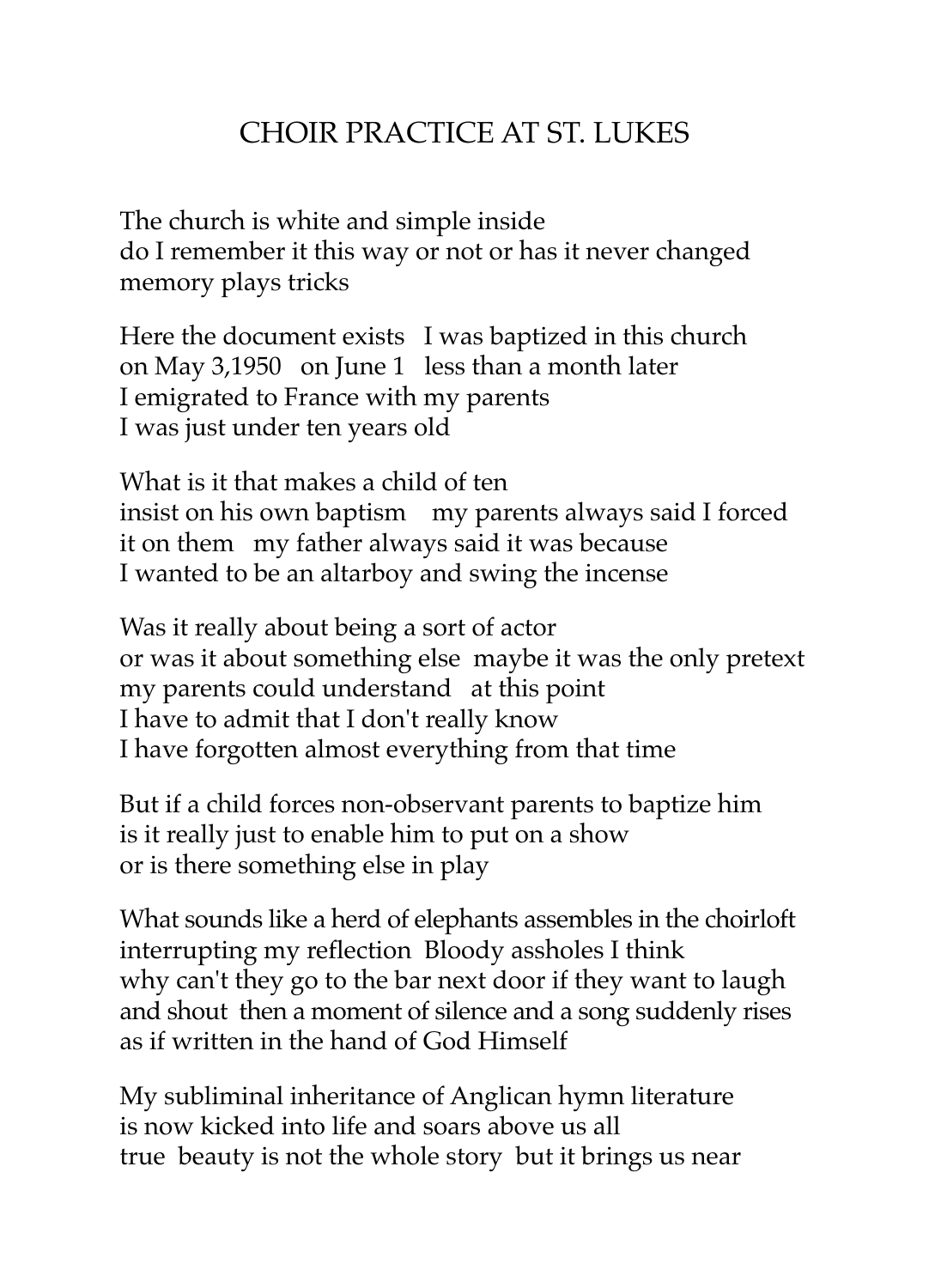when we love we are rehearsing our Creator in ourselves

Whether love of beauty or love of show today it doesn't matter what matters is that I saw something and that I came to this place not to criticise but to praise

Nearly fifty years later I have kept my word my word artless and guileless like that child by the fount I was not to become the great artist that I dreamed of but I have never ceased to celebrate and love with simple words of candour I have kept my faith